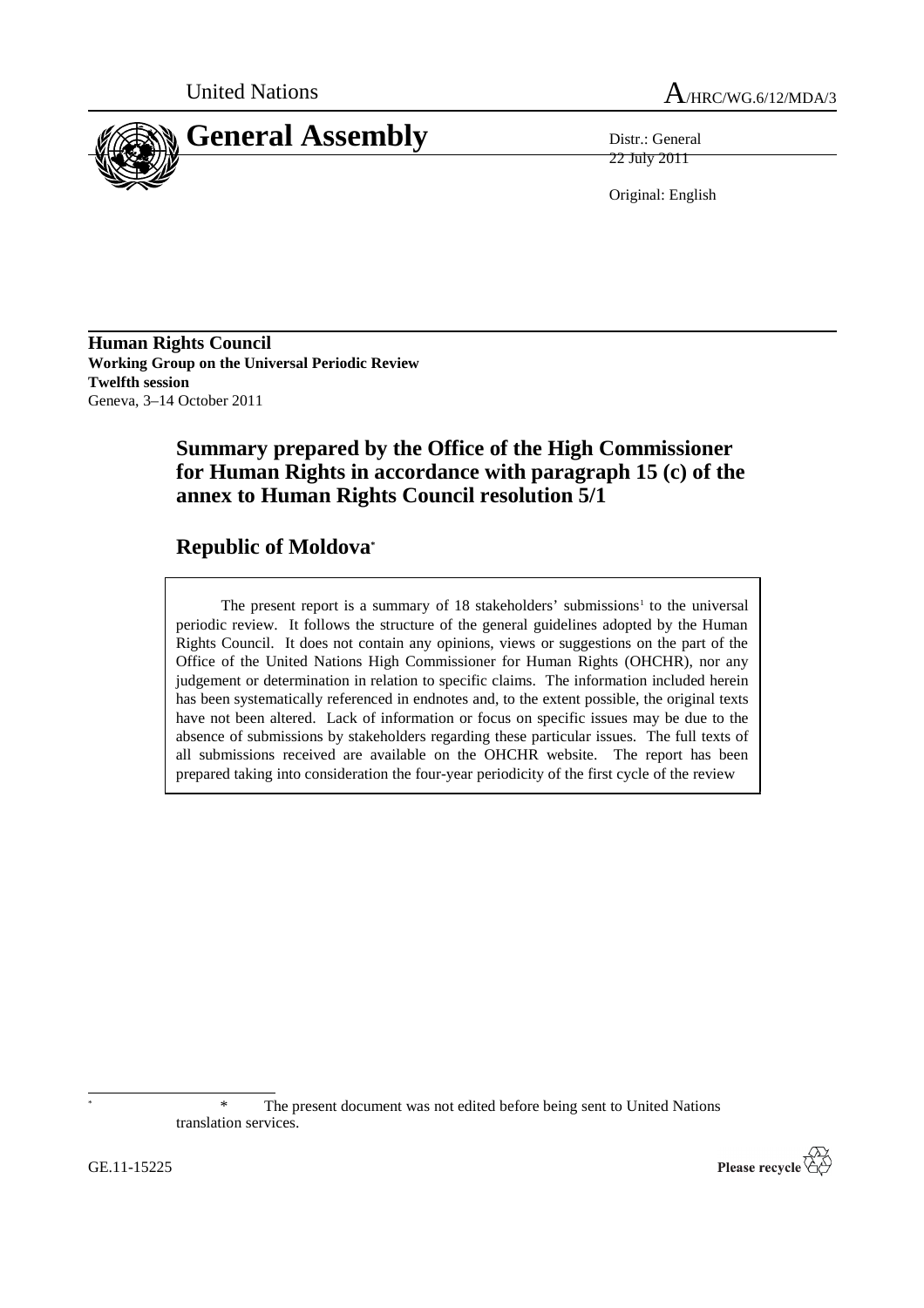# **I. Background and framework**

## **A. Scope of international obligations**

1. The International Organization for Migrations (IOM) noted that the Republic of Moldova had not ratified the International Convention on the Protection of the Rights of All Migrant Workers and Members of Their Families.<sup>2</sup>

2. European Commission against Racism and Intolerance of the Council of Europe (CoE-ECRI) recommended that the Republic of Moldova make the declaration provided for in Article 14 of the International Convention on the Elimination of All Forms of Racial Discrimination (CERD).<sup>3</sup>

# **B. Constitutional and legislative framework**

3. IOM stated that the Constitutional provision granted the rights and freedoms to the citizens and thus, implied a differential treatment for citizens and non-citizens. IOM considered that the Constitution should be changed to ensure the universality of human rights.<sup>4</sup>

4. Joint Submission 1 (JS1) expressed concern that despite the improvement of the legal framework, the implementation of the majority of them, including the action plans were not fully supported financially.<sup>5</sup>

5. Joint Submission 2 (JS2) and the Human Rights Information Center (HRIC/CIDO) reported that the Republic of Moldova had undertaken to adopt a Law on Preventing and Combating Discrimination within the NHRAP 2004-2008, but the law had not been adopted yet.<sup>6</sup> Roma National Centre (CNR) recommended that the Republic of Moldova adopt comprehensive anti-discrimination law in conformity with international and European standards.<sup>7</sup> Equal Rights Trust (ERT), JS2, Joint Submission 3 (JS3), HRIC/CIDO, the Committee of Ministers of the Council of Europe (CoE-CoM) and the Advisory Committee on the Framework Convention for the Protection of National Minorities (CoE-ACFC) made similar recommendation.<sup>8</sup>

# **C. Institutional and human rights infrastructure**

6. The Center for Human Rights of the Republic of Moldova (CHRM) explained that the Parliament appointed four Ombudspersons, who were entitled with equal rights and one of them was specialized in the protection of the child's rights.<sup>9</sup> CoE-ECRI recommended that the Republic of Moldova guarantee that the Ombudspersons' decisions are implemented, and provide the institutional with all the means and resources it needs to carry out its various tasks.<sup>10</sup>

7. CHRM indicated that the Ombudspersons had been assigned the mandate of the National Torture Prevention Mechanism (NPM).<sup>11</sup> In this respect, AI expressed concern that the NPM lacked both financial resources and independence.12 Joint Submission 3 (JS3) noted the lack of efficiency of the NPM.<sup>13</sup>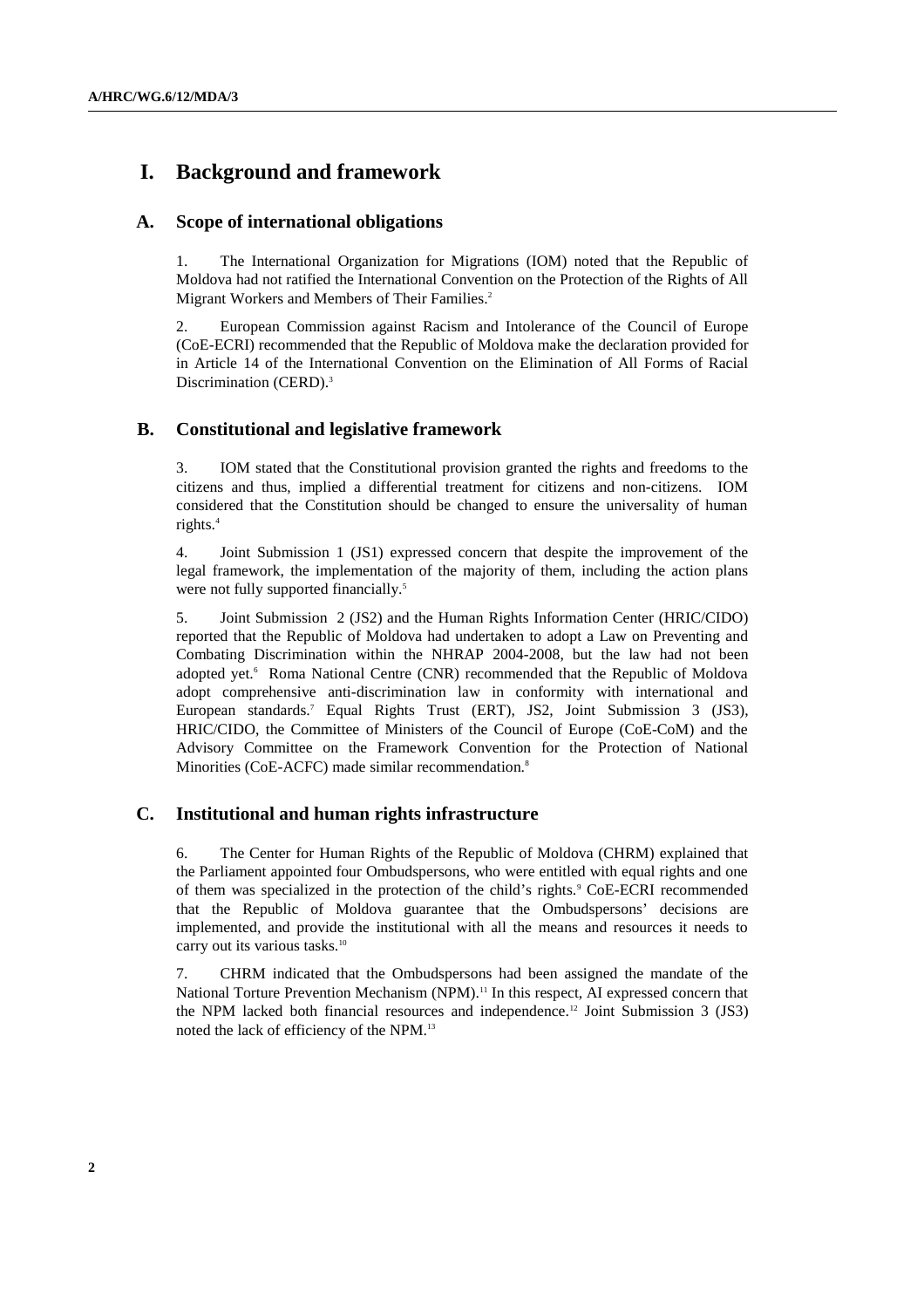## **D. Policy measures**

8. IOM mentioned that a new National Human Rights Action Plan (NHRAP) was being elaborated for 2011–2014, as the previous action plan ended in 2008. It also noted the National Plans on Migration and Asylum (2010–2011) and on Prevention and Combating Trafficking in Human Beings and Domestic Violence (2010–2011), and the National Program on Gender Equality (2010–2015).<sup>14</sup>

9. CoE-ACFC reiterated its concern about the reported lack of effective implementation of many elements of the Action Plan for the Roma for 2007–2010.15 CoE-CoM noted that the implementation of the Action Plan could have benefitted from the allocation of greater resources.16 CNR made similar observations.17 JS2 and CNR recommended that the Republic of Moldova adopt a new Action Plan to support Roma and allocate financial resources for its implementation. 18

# **II. Promotion and protection of human rights on the ground**

## **A. Cooperation with human rights mechanisms**

10. JS1 reported that the issues raised by the Committee on the Rights of the Child were not implemented in the domestic legislation since 2009.<sup>19</sup>

11. IOM indicated that the Republic of Moldova overall undertook timely reporting under international treaty bodies and ensured the visits by Special Rapporteurs on torture and violence against women.<sup>20</sup>

## **B. Implementation of international human rights obligations**

#### **1. Equality and non-discrimination**

12. ERT noted that the 2006 Law on ensuring equal opportunities for women and men defined direct and indirect discrimination and prohibited discrimination on the grounds of sex. However, it failed to establish a mechanism through which victims could seek remedies.21 CHRM also noted the lack of an efficient mechanism for the implementation of the Law.22 JS2 recommended that the Government establish a functional mechanism for implementing the Law.<sup>23</sup>

13. JS2 reported that the Roma faced widespread and systematic discrimination when accessing employment, education, health care and social services.<sup>24</sup> Similarly, CoE-CM mentioned that many of the Roma continued to live in isolated settlements in substandard housing and extreme poverty conditions, and had low rates of participation in the education system, and they often faced discrimination and sometimes hostile societal attitudes.<sup>25</sup>

14. CoE-ACFC expressed concern that some media were fuelling intolerance, and sometimes hatred. Furthermore, stereotypes, prejudices and sometimes hate speech against the Roma, Jews and foreigners continued to be disseminated by the media.26 Similarly, Information Centre GENDERDOC-M (GENDERDOC-M) indicated that threats and incitements to violence against LGBT people in oral discourses, as well as within various internet forums and websites, were frequent and that complaints sent to Prosecutor General's Office with the request to stop hate speeches did not have any positive outcome.<sup>27</sup> JS2 reported that anti-Semitic hate speeches and vandalism were not investigated.28 CoE-ACFC recommended that the Government combat the dissemination of stereotypes or intolerant speech by the media and prosecute and sanction cases of hate speech.<sup>29</sup>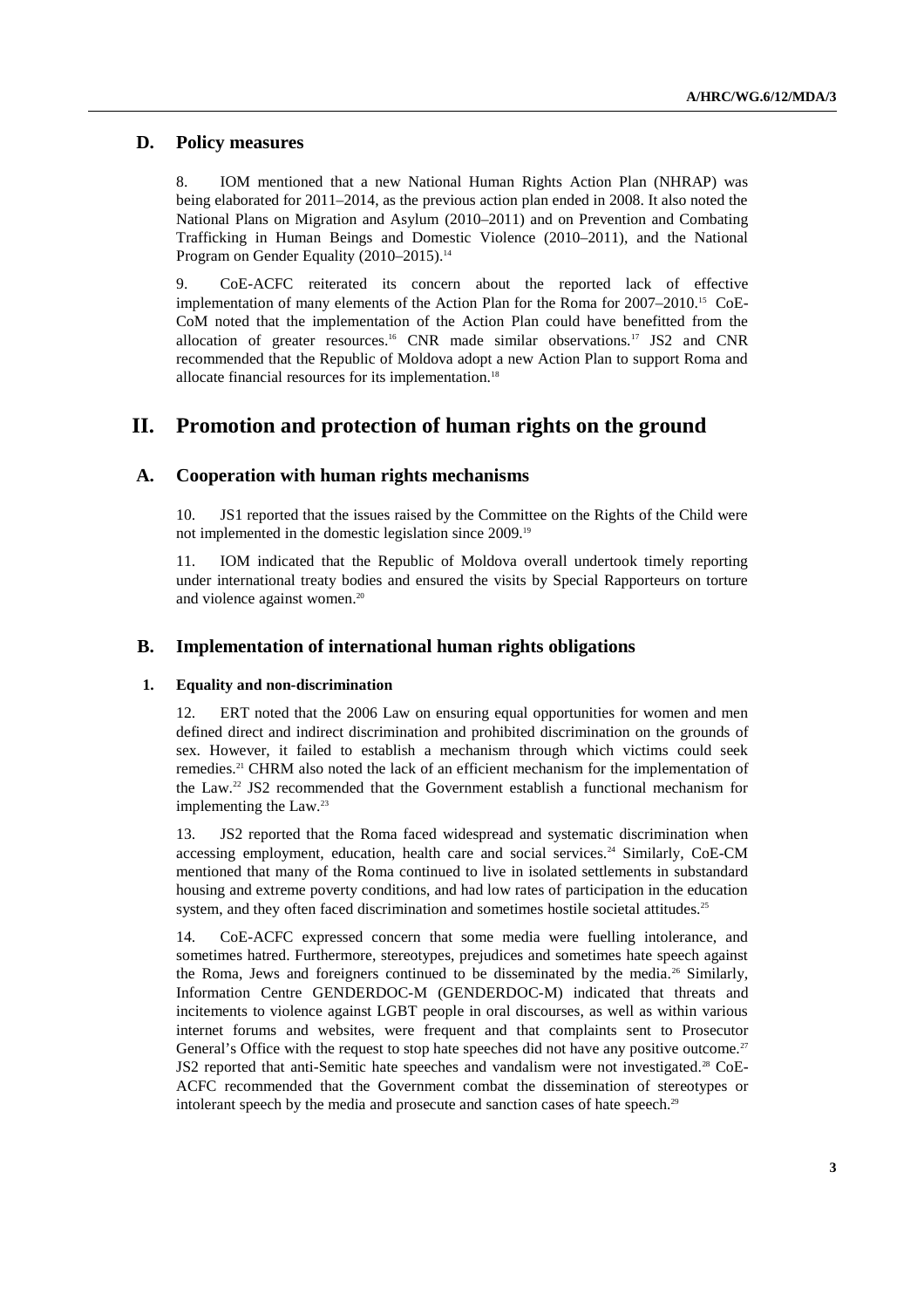15. GENDERDOC-M mentioned that lesbian, gay, bisexual and transgender (LGBT) community faced intolerance and was deprived of equal rights.<sup>30</sup> Joint Submission 4 (JS4) stated that some state officials opposed the integration of sexual orientation as a ground of discrimination in the draft Anti-Discrimination Law and that a pressure had been also exercised by the Orthodox Church and some civil society groups against that inclusion.<sup>31</sup>

16. Furthermore, CNR pointed out that the Roma faced discrimination in the judicial system, including as victims pursuing justice for violations perpetrated against them. It also stated that legal protection against racial discrimination was inadequate and did not provide an effective remedy and that the Action Plan for the Roma for 2007–2010 did not foresee specific measures to combat racism and racial discrimination against the Roma.<sup>32</sup>

17. COE-ECRI recommended that the Government effectively combat manifestations of religious intolerance by members of the majority population or harassment by the police and other authorities against members of some religious groups.<sup>33</sup>

18. The Center for Legal Assistance for Persons with Disabilities (CLAPD) indicated that persons with disabilities were excluded from social life.34 The Association for the Support of Children with Convulsive Syndrome (ASCCS) reported on the stigmatization of children with convulsive syndrome, epilepsy and their segregation and exclusion from social life.<sup>35</sup>

## **2. Right to life, liberty and security of the person**

19. AI indicated that, despite some positive steps, torture and other ill-treatment in police custody remained routine.36 JS3 also reported about the regular use of torture and illtreatment by law enforcement officers in order to extract confessions.<sup>37</sup> In particular, AI referred to allegations that many protestors who were detained by police during the demonstrations following the 2009 elections had been subjected to beatings and other forms of ill-treatment.38 Similarly, the Commissioner for Human Rights of the Council of Europe (CoE-Commissioner) expressed concern that more than three hundred persons arrested in the context of or following the 2009 protests were subjected to ill treatment by police.<sup>39</sup> AI concluded that the post-elections' events of 2009 demonstrated that existing safeguards against torture and ill-treatment were ineffective in practice.<sup>40</sup>

20. CoE- Commissioner recommended that decisive action to be taken to adopt and enforce a firm attitude of "zero tolerance" of ill-treatment throughout the criminal justice system.41 JS3 recommended that the Government abolish the statute of limitations for crimes of torture and transfer police detention facilities from the jurisdiction of the Ministry of Internal Affairs to the Ministry of Justice.<sup>42</sup>

21. JS3 reported about systematic harassment, including instances of ill-treatment by police and about the failure to prosecute the complaints of the Roma against police. JS3 recommended that the Government stop the harassment against the Roma and effectively investigate complaints submitted by the Roma.<sup>43</sup>

22. GENDERDOC-M referred to documented cases of attacks on LGBT persons on streets, in public places and even in their own families. It also mentioned cases when victims had been sexually harassed by law-enforcement authorities and indicated that some policemen were threatening and blackmailing LGBT persons. It recommended the investigation of all cases of harassment and blackmail against LGBT persons by police officers.<sup>44</sup>

23. The European Association of Jehovah's Christian Witnesses (TEAJCW) reported that cases of verbal and physical abuse continued to occur against Jehovah's Witnesses. It stated that attacks which occurred in 2009 had never been prosecuted by the police despite complaints filed.<sup>45</sup>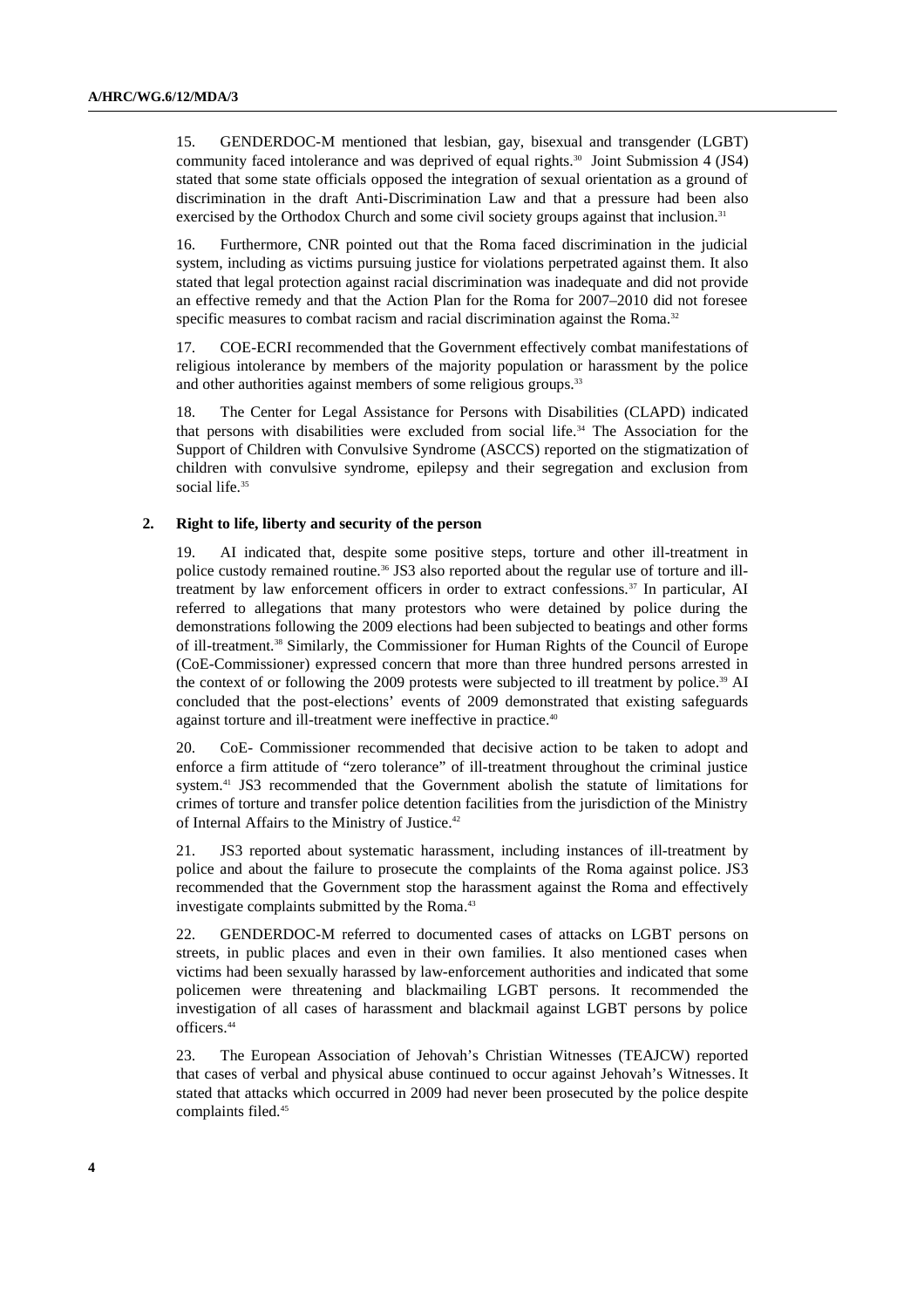24. The Moldovan Institute for Human Rights (IDOM) reported that the significant number of persons in psychiatric institutions were deprived of their liberty, hospitalized and treated without a court order or their free consent. It also pointed out that persons were hospitalized for life without a court order in the psycho-neurological boarding houses.<sup>46</sup>

25. IDOM urged the Republic of Moldova to monitor and evaluate the existing conditions, the standards of medical treatment and the situation in psychiatric hospitals and psycho-neurological institutions and to eliminate all forms of torture and the practice of forced abortions.<sup>47</sup>

26. ASCCS stated that autistic children were placed in psychiatric wards for the most serious mentally ill children where they were tortured by tying them to the bed or were beaten with hard objects.<sup>48</sup>

27. CHRM noted the failure of authorities to ensure adequate conditions of detention, and adequate quality of medical services, although there was a positive dynamic in the prevention of ill-treatment.<sup>49</sup>

28. ERT mentioned that the 2010 amendments to the Criminal Code established domestic violence as a criminal offence and that the 2008 Law on Preventing and Combating Domestic Violence introduced the protection order so the court could apply measures for the protection of the victims of domestic violence. However, ERT underlined that there had not been notable improvements in the protection of victims because of inadequate enforcement of those new provisions. In particular, ERT noted the delays and refusal in issuing protection orders by judiciary and the failure to enforce protection orders by relevant public officials. ERT recommended the effective enforcement of the existing legislation intended to protect women from domestic violence.<sup>50</sup>

29. Furthermore, JS3 recommended that the Government ensure effective investigation by police of complaints submitted by the victims of domestic violence.<sup>51</sup> IOM recommended that the Government expand the number, coverage and capacities of shelters for victims of domestic violence.<sup>52</sup>

30. IOM reported that vulnerable women and girls remained at risk of trafficking for sexual exploitation, while an increasing number of men were exposed to trafficking for labor exploitation purposes.<sup>53</sup> IOM noted the poor capacity of law enforcement agencies in identifying the victims and in investigating cases.<sup>54</sup> Furthermore, JS3 pointed out the failure to prosecute, convict or punish high ranking public figures who were complicit in human trafficking.<sup>55</sup>

31. IOM noted that children were trafficked for forced labour and begging in neighbouring countries.56 Similarly, JS1 highlighted that the percentage of children victims of trafficking was continuously growing. It recommended that the Government develop and support community services for children victims of abuse, neglect and trafficking.<sup>57</sup>

32. JS1 reported on the problem of child labour and indicated that the overwhelming majority of working children were unpaid family workers performing agricultural work within household-based establishments.<sup>58</sup> JS1 recommended that the Government take immediate actions for the elimination of child labour.<sup>59</sup>

33. Furthermore, CNR noted that the deep impoverishment of Roma families forced many children to start working at the age of 9–10 years old and that exploitation of Roma children for earning profits and for begging had long been an issue. CNR expressed its concern about the fact that authorities did not undertake any measure to stop this phenomenon and to sanction the exploitation of children involved in begging.<sup>60</sup>

34. JS1 stated that the violence against children occurred in many forms and referred to reported cases of physical and psychological abuses within families and at school,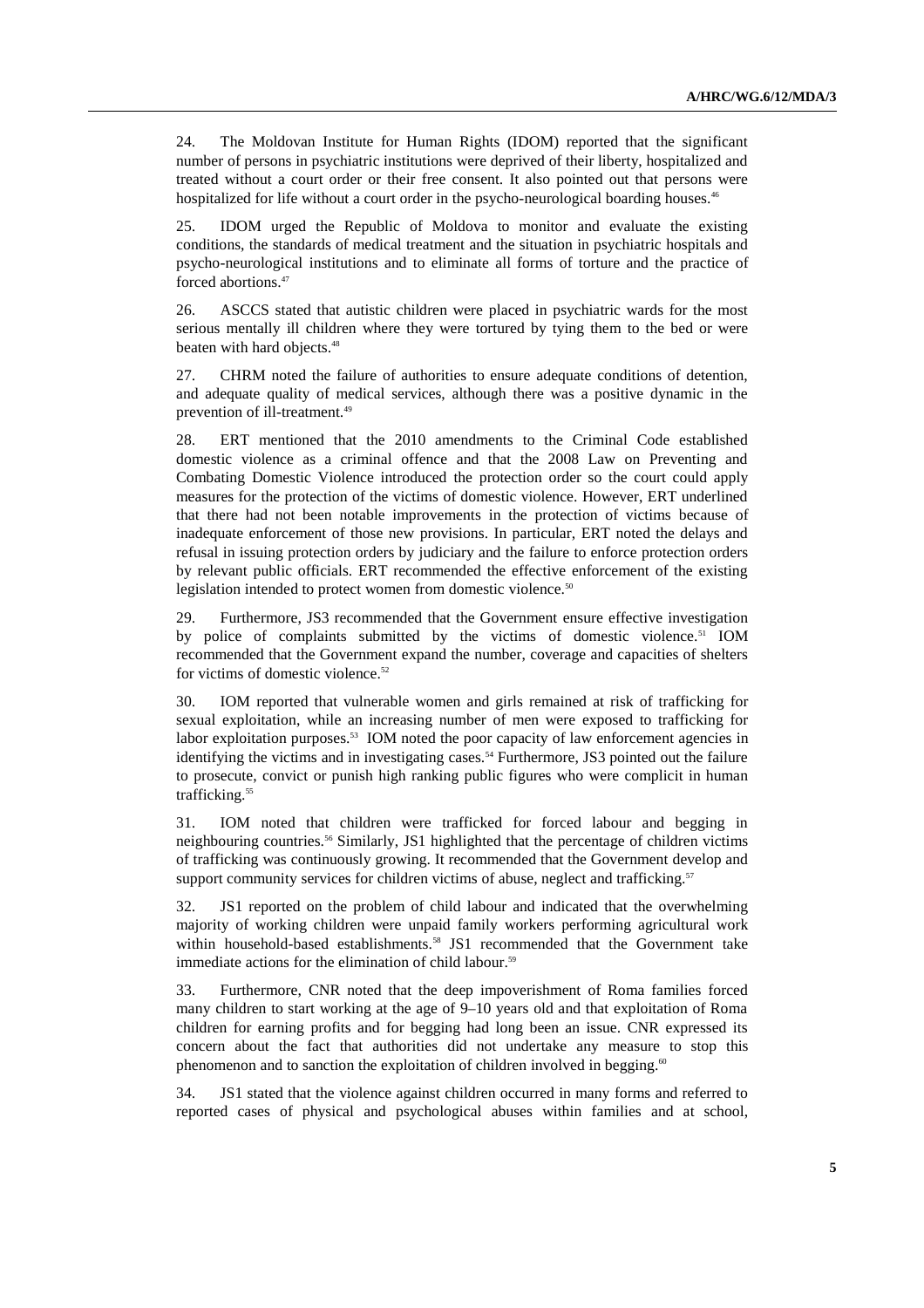including sexual abuse. It recommended that the Government secure educated staff in all sectors dealing with children and ensure the rehabilitation measures and immediate psychological support and treatment for abused children.<sup>61</sup>

#### **3. Administration of justice, including impunity, and the rule of law**

35. CHRM stated that the procedure for appointment of judges did not ensure judicial independence. Furthermore, it noted that several administrative and institutional deficiencies, including insufficient funding and inadequate staffing of the judiciary affected negatively on the quality of justice.<sup>62</sup> CoE-ECRI noted with concern the reports referring to serious problems in the functioning and independence of the judicial system.<sup>63</sup>

36. CHRM referred to the high percentage of reported complaints received by the Ombudspersons regarding the failure to guarantee a fair trial. It indicated that the main issues were the failure to examine cases within a reasonable time, limited access to a qualified lawyer, non-enforcement of court's decisions and the violation of procedural rules by courts.64 JS3 recommended that the Government adopt measures prohibiting court practices for scheduling numerous cases at the same time and adopt the law ensuring the possibility to appeal against the excessive delays.<sup>65</sup>

37. AI mentioned that, in practice, the right to a public hearing was often restricted for reasons falling outside the legally permitted restrictions, including the lack of suitable court buildings.<sup>66</sup> AI recommended that the Government ensure that court hearings were public and that information about the dates and times of such hearings was publicly available.<sup>67</sup>

38. CHRM stated that there was no separate system of juvenile justice.68 JS1 reported about excessive pre-trial detention of juveniles, inhuman conditions in the pre-trial detention facilities.69 Furthermore, JS3 noted the lack of facilities in police stations to detain juveniles separately from adults. JS3 recommended that the Government establish separate panel or specialisation of judges for juveniles, create conditions for keeping arrested juveniles separate from adults; reduce the usage of pre-trial arrest for children and prohibit the use of isolation cells as a disciplinary measure for juveniles.<sup>70</sup>

39. JS3 reported about the lack of effective investigations of and punishment for acts of torture by police in the aftermath of the elections in April 2009.<sup>71</sup> HRIC/CIDO made similar observations.72 In this respect, AI reported that most of the trials had been still ongoing and there was a conviction in one case only.<sup>73</sup>

40. AI stated that the failure to carry out effective and impartial investigations into torture allegations maintained a climate of impunity.74 AI recommended that the Government investigate all allegations of torture and other ill-treatment; bring anyone identified as responsible to justice; suspend any police officer or law enforcement official who was under investigation for having committed acts of torture and ensure that all the victims received reparations.<sup>75</sup>

41. JS3 reported about the lack of investigations into allegations for abuse and harassment of LGBT persons by the law enforcement officers, resulting in total impunity and the lack of remedy for victims.<sup>76</sup> Furthermore, AI noted the unwillingness demonstrated by the authorities to protect sexual, religious and ethnic minorities from attacks by various groups in society.<sup>77</sup>

#### **4. Right to privacy, marriage and family life**

42. IDOM, JS2 and JS3 reported about the illegal disclosure by doctors to third parties of the data regarding the patients' HIV status.<sup>78</sup>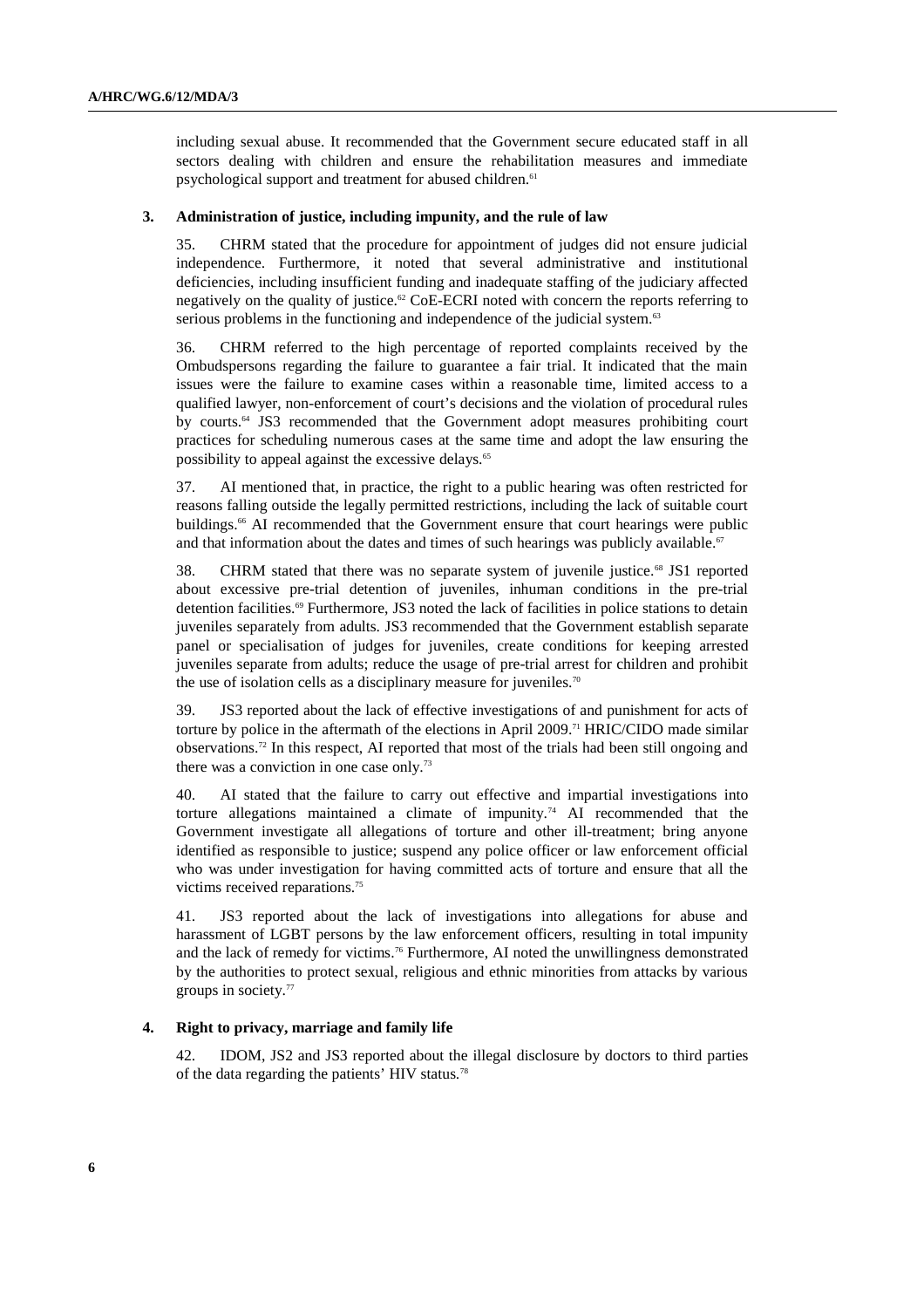43. IDOM noted that sharing the personal information regarding drug users between the medical staff and the state institutions constituted an unjustified interference in the private life.<sup>79</sup>

44. IDOM, JS2 and JS3 reported that the mandatory medical examination, including testing for HIV/AIDS, was a precondition for presenting application for marriage and that the Bureau of Migration and Asylum refused to issue immigration certificates to foreign citizens with HIV/AIDS who were married to the Moldovan citizens.<sup>80</sup>

45. IDOM and JS2 added that there was a medical contraindication for persons with HIV/AIDS to adopt children and that children with HIV/AIDS were impeded to be adopted.<sup>81</sup>

46. JS1 noted that in recent years, poverty, unemployment and low salaries on existing job places forced people to abandon their children and leave to different countries to work mainly illegally. It explained that these children were placed in the institutional care and they had no chance to receive adequate education and had low adaptability after leaving residential institutions, thus being highly exposed to the risk of human trafficking.<sup>82</sup>

47. GENDERDOC-M stated that there was no mechanism on changing identification documents for transgender individuals.<sup>83</sup> CHRM and JS2 made similar observations.<sup>84</sup>

48. CoE-ACFC referred to reported cases of non-registration of Roma children at birth resulting in the lack of identity documents.<sup>85</sup>

#### **5. Freedom of religion or belief, expression, association and peaceful assembly and right to participate in public and political life**

49. JS4 and HRIC/CIDO referred to the violation of the Constitutional principle of separation of the state from the church in practice.<sup>86</sup> HRIC/CIDO urged the Government to take steps to comply with the Constitution to ensure the separation of religion from the state.<sup>87</sup>

50. CHRM stated that the issue of the registration of the Muslim religious community had not been solved.<sup>88</sup> The Committee of Ministers of the Council of Europe (CoE-CM) and CoE-ASFC made similar observations.<sup>89</sup> TEAJCW stated that local officials obstructed the efforts of Jehovah's Witnesses to register as a legal entity or to obtain, build, renovate, or use their houses of worship.<sup>90</sup> CoE-CM recommended that the Government ensure that Muslim believers and persons belonging to other religions could effectively enjoy the right to manifest their religion or belief and establish religious institutions, organizations and associations.<sup>91</sup>

51. Conscience and Peace Tax International (CPTI) noted the positive development of shortening of the alternative service to 12 months, which became equal to the duration of the military service. However, it remained concerned that the recognition of conscientious objectors was apparently confined to members of specific groups.<sup>92</sup>

52. CoE-ACFC referred to the reported lack of pluralism and excessive restrictions on the freedom of the media.93 CoE-Commissioner referred to reported restrictions of the freedom of the media in the context of the post-electoral demonstrations and arrests, including the assault and detention of local and foreign journalists and restrictions upon access to internet services or websites.<sup>94</sup>

53. JS3 reported on the political dependence of the Broadcasting Coordinating Council as well as the corruption of its members.<sup>95</sup>

54. GENDERDOC-M reported that the organisations working on LGBT persons' had never received an authorization to hold a peaceful demonstration. Furthermore, it stated that LGBT community representatives, in 2008, were attacked when they were trying to hold a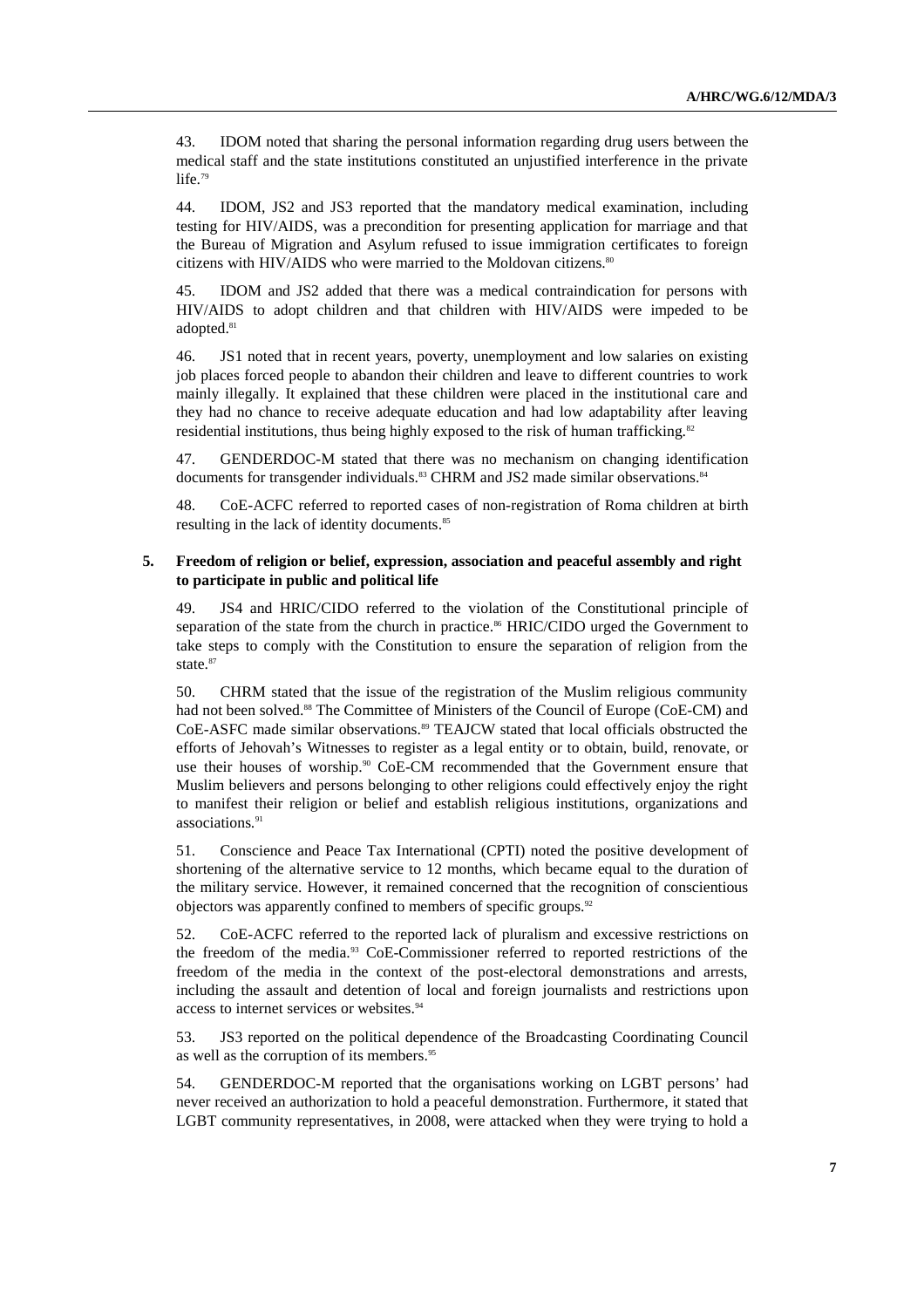peaceful demonstration and that police did not intervene to protect protestors.<sup>96</sup> JS2, JS3 and HRIC/CIDO made similar observations. $97$  AI recommended that the Government ensure that the failure by the police to protect peaceful protestors is investigated.<sup>98</sup>

55. HRIC/CIDO stated that the registration of a number of public organisations and religious groups was unduly delayed. It urged the Government to discontinue the practice of unjustified delays in the process of registration of public associations and unjustified refusal to register.<sup>99</sup>

56. CoE-ACFC noted with regret that the 2007 Law on Political Parties prohibited the creation of political parties on the basis of ethnic or national origin and expressed concern that the Law restricted the scope for persons belonging to minorities to set up political parties representing their legitimate interests.<sup>100</sup>

57. HRIC/CIDO and JS2 noted the low representation of women in the government.<sup>101</sup> JS2 recommended that the Government ensure the compliance with its obligations in the framework of Millennium Development Goals to guarantee 25-40 percent representation of women in public administration by 2015.<sup>102</sup>

#### **6. Right to work and to just and favourable conditions of work**

58. HRIC/CIDO referred to the numerous cases of discrimination in employment based on gender, language, age, ethnicity and sexual orientation.<sup>103</sup> JS2 stated that women were discriminated based on the matrimonial status, age and presumptions regarding the time that is necessary to dedicate to family life.<sup>104</sup> JS2 pointed out the practice of mandatory HIV/AIDS medical testing for the employment.. It recommended that the Government ensure equal opportunities in employment to persons living with HIV/AIDS.<sup>105</sup> JS3 reported on the pressure made by employers to resign once the sexual orientation of an employee was revealed.<sup>106</sup>

59. CNR stated that the Roma's access to labor market was infringed by employers who usually avoided or directly refused to employ them because of existing prejudices and stereotypes towards the Roma. It added that the long-term unemployment had negative effects on the social fabric of the Roma community.<sup>107</sup> CoE-ECRI encouraged the Government to continue to assist members of Roma communities in obtaining employment and to prohibit any discriminatory conduct by employers who refuse to take on the Roma on the grounds of their ethnic origin.<sup>108</sup>

60. JS2 noted that employment was almost unattainable for most people with disabilities. The legislation requiring employers to reserve at least 5 percent of work places for persons with disabilities had not been enforced.<sup>109</sup> Furthemore, CLAPD stated that there was no coherent social policy on inclusion of persons with disabilities into the workforce.<sup>110</sup>

#### **7. Right to social security and to an adequate standard of living**

61. HelpAge indicated that the level of pensions was inadequate and below the subsistence income.111 Furthermore, the combined effects of migration and economic transition had undermined traditional social and family structures where older people found themselves in the role of careers of grandchildren left in their care and had to mostly rely on their pensions to support the family.112 HelpAge and JS2 recommended that the Government increase the value of the existing contributory pensions and consider wider policy options for non-contributory social security schemes and namely the feasiblity of a universal non-contributory pensions.<sup>113</sup>

62. HelpAge pointed out that the large numbers of people working in the informal sector or as unregistered workers would lack the access to social security when they reached retirement age.114 HelpAge highlighted that the lack of bilateral agreements prevented the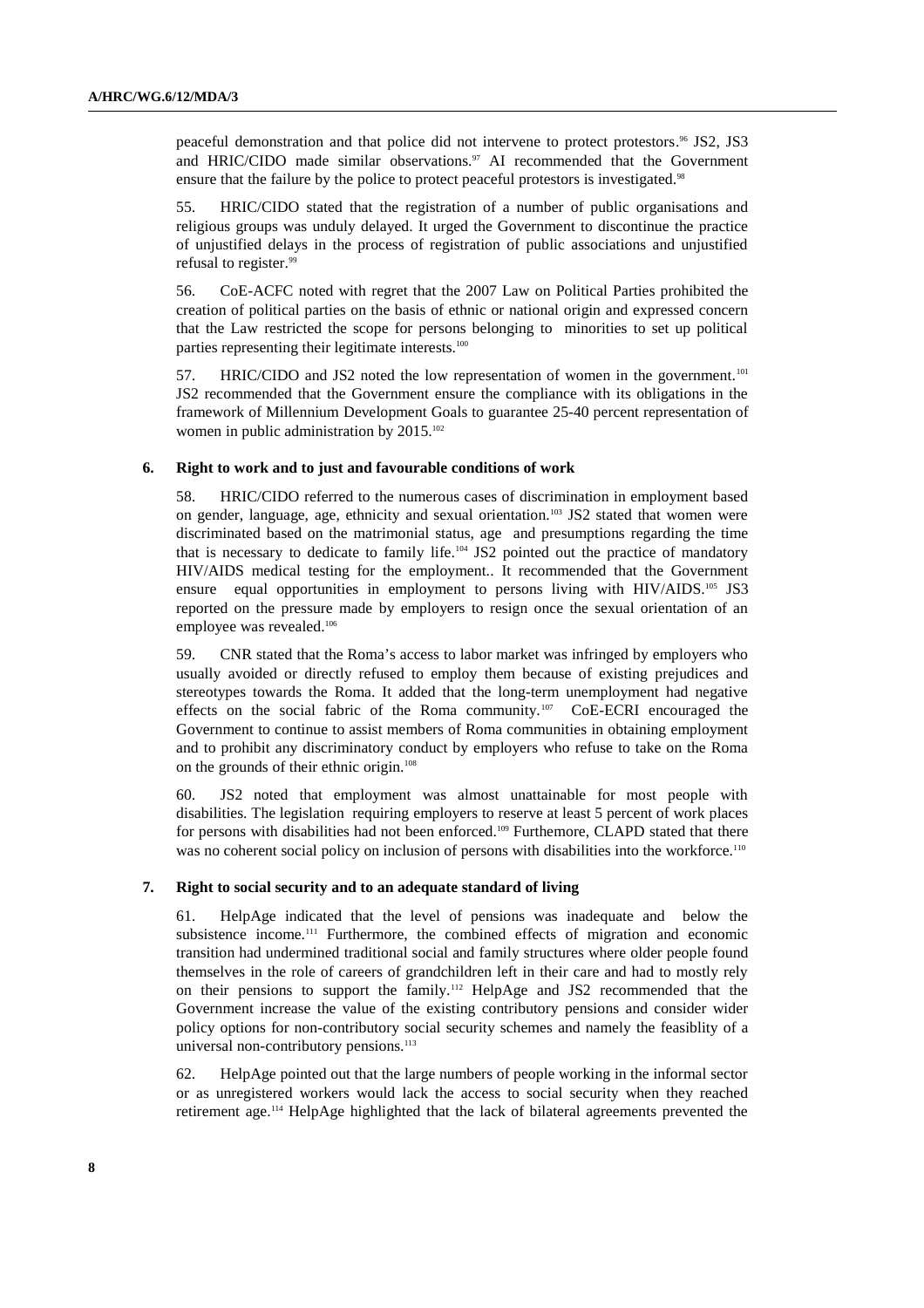portability of social insurance even if anindividual had been a "regular" migrant and had contributed to the system in the country of migration.<sup>115</sup> It recommended that the Government ensure that the individuals working in the informal sector, including migrant workers, have access to social security when they reach the retirment age.<sup>116</sup>

63. CLAPD stated that pensions and social protection were insufficient for persons with disabilities.117 JS1 noted that social services did not reach to all children with disabilities and their families in need.<sup>118</sup>

64. JS2 mentioned that the right to the healthcare of LGBT persons was constantly infringed owing to obsolete medical education of the doctors on matters of sexual orientation and identity and that LGBT persons refrained to visit doctors with the fear that they would be directed to psycologists and psychiattrists to undergo treatment of ¨homosexual pathology and deviation¨.119 JS3 made similar observations.<sup>120</sup>

65. While expressing concern at the situation regarding treatment of and attitude towards children with convulsive syndrome, ASCCS recommended that the Government, inter alia, exclude epilepsy from the classification of mental diseases and severe medication treatment for children with autism.<sup>121</sup>

66. CNR underlined that the poor health of the Roma was a consequence of unequal treatment of the Roma by the doctors, medical negligence, high costs of medical services, health insurance and medication.<sup>122</sup> Furthermore, JS3 referred to the overt refusal of medical personnel to provide medical services, including emergency to the Roma.123 CNR made similar observations.<sup>124</sup> JS3 recommended that the Government guarantee the access to emergency medical assistance for the Roma, inluding in rural areas.<sup>125</sup>

67. CNR also indicated that because of unemployment, Roma could not obtain the health insurance for free when they reached the age of retirement. It recommended that the Government facilitate access to the health insurance for the Roma who are in a vulnerable position and do not fulfill the requirements to obtain free medical insurance.<sup>126</sup>

68. HelpAge and JS2 reported that age discrimination, high costs of medicine, informal fees and inadequate income were major barriers to older people's enjoyment of the right to health.<sup>127</sup>

69. CNR referred to the poor living conditions of the Roma families caused by small size of dwelings and absence of utilities. It also underlined that the Roma who did not have registered residence had difficulties in requesting their housing rights and that the responsible authorities failed to ensure the provision of dwellings even to the registered representatives of the Roma.128 JS3 reported about the failure to allocate land for housing to the Roma by local authorities even when they were included in the list of the land allocations.129 CNR recommended that the Government develop and implement policies and projects aimed at improving the Roma housing conditions and involve the Roma communities and associations as partners in housing project construction, rehabilitation and maintenance.<sup>130</sup>

#### **8. Right to education**

70. JS1 stated that although the primary and secondary education were free of charge, the practice of informal payments was widespread in the education system. As a result, the children from poor families were prone to drop-out and to be subjected to discrimination.<sup>131</sup>

71. JS1 reported that the enrolment rate had constantly decreased during the last years mostly in the rural areas.<sup>132</sup> Furthermore, JS1 stated that the rural schools were ill-equipped and understaffed to meet the existing educational standards.<sup>133</sup>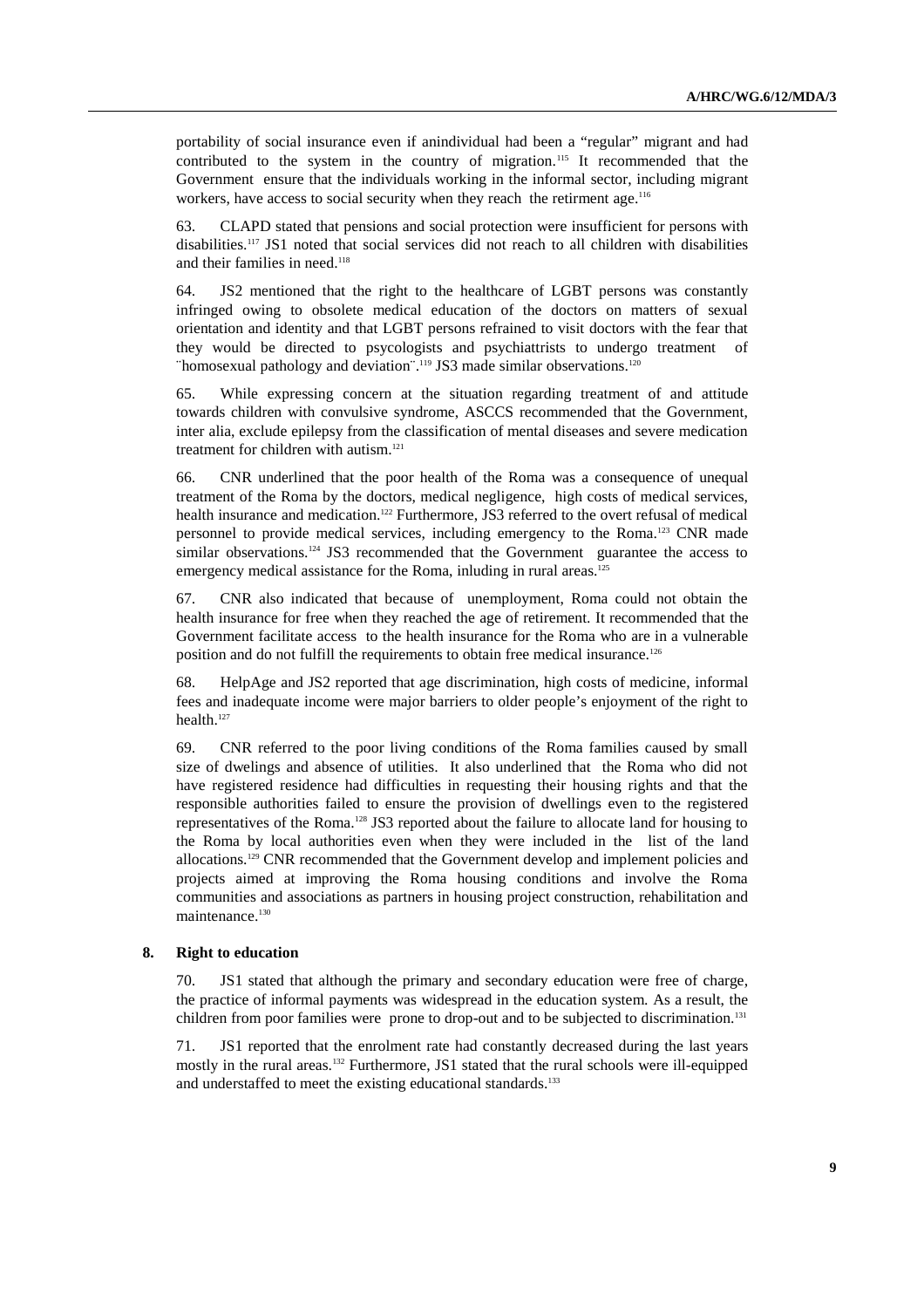72. While noting the initiatives taken to improve the enrolment of Roma children at schools and their integration in the education system, CoE-ACFC was concerned that the main difficulties faced by the Roma in the education system persisted: lower enrolment in education, higher drop-out rates, much lower educational attainment and higher illiteracy rates among Roma compared to the majority population.<sup>134</sup>

73. Furthermore, CNR claimed that unequal teatement by teachers who tended to give less attention to Roma children in the classrom and the discriminatory attitude towards Roma students discouraged them from attending school and became one of the reasons for school drop-outs among the Roma. It added that the problem of early marriages among the Roma communities was another reason that negatively affected education of children, which usually led to school drop-out, especially of Roma girls.<sup>135</sup>

74. According to CNR, Roma faced difficulties in accessing higher education, because they were the last ones on the list of quota for disadvantaged groups.136 JS3 made similar observations.137 CNR recommended that the Government support the inclusion in the school system of all children of Roma origin and reduce drop-out rates, especially among Roma girls, in cooperation with Roma parents, associations and local communities.<sup>138</sup>

75. JS1 reported that children with disabilities were generally studied in segregated educational settings, which offered reduced opportunities for the rehabilitation of these children. The access of these children to mainstream education was limited by the lack of comprehensive policies on inclusive education and the practical mechanisms for their integration in mainstream educational institutions.139 JS1 and JS3 recommended that the Government adopt the concept of Inclusive Education.<sup>140</sup>

#### **9. Minorities**

76. HRIC/CIDO indicated that the rights of minorities had been systematically violated and that people belonging to minority groups faced difficulties related to employment, education, access to health care, expression of opinion, freedom of assembly and association.<sup>141</sup>

77. CNR mentioned that the Roma that represented one of the largest ethnic minorities was twice more dependant of the state social assistance than the majority of the population owing to their low level of education and the high rate of unemployment. It referred to the lack of targeted programs and measures that could improve the situation of the Roma.<sup>142</sup>

78. JS3 stated that the Roma were the most vulnerable and politically under-represented ethnic group and that they faced the high risk of being marginalised by the authorities and non-state actors.<sup>143</sup>

79. CoE-ACFC was concerned by the fact that the level of participation of persons belonging to minorities in all fields of the State administration and public services remained low. Insufficient command of the State language among national minorities often constituted a barrier in accessing public employment.<sup>144</sup> Furthermore, CoE-ACFC was concerned by the fact that the Roma were rarely represented in elected bodies, which was also the case for persons belonging to numerically smaller minorities.<sup>145</sup>

80. CoE-ACFC refered to the claims of representatives of some national minorities that the possibilities to use minority languages other than Russian in relations with the adminstrative authorities remained limited. It encouraged the Government to promote the use of minority languages in relations with the local adminstrative authorities.<sup>146</sup>

81. CoE-CM stated that the public TV and radio had continued to broadcast programmes in minority languages. However, the amount and quality were reportedly insufficient and broadcasting time, as far as television was concerned, were not adequate.<sup>147</sup>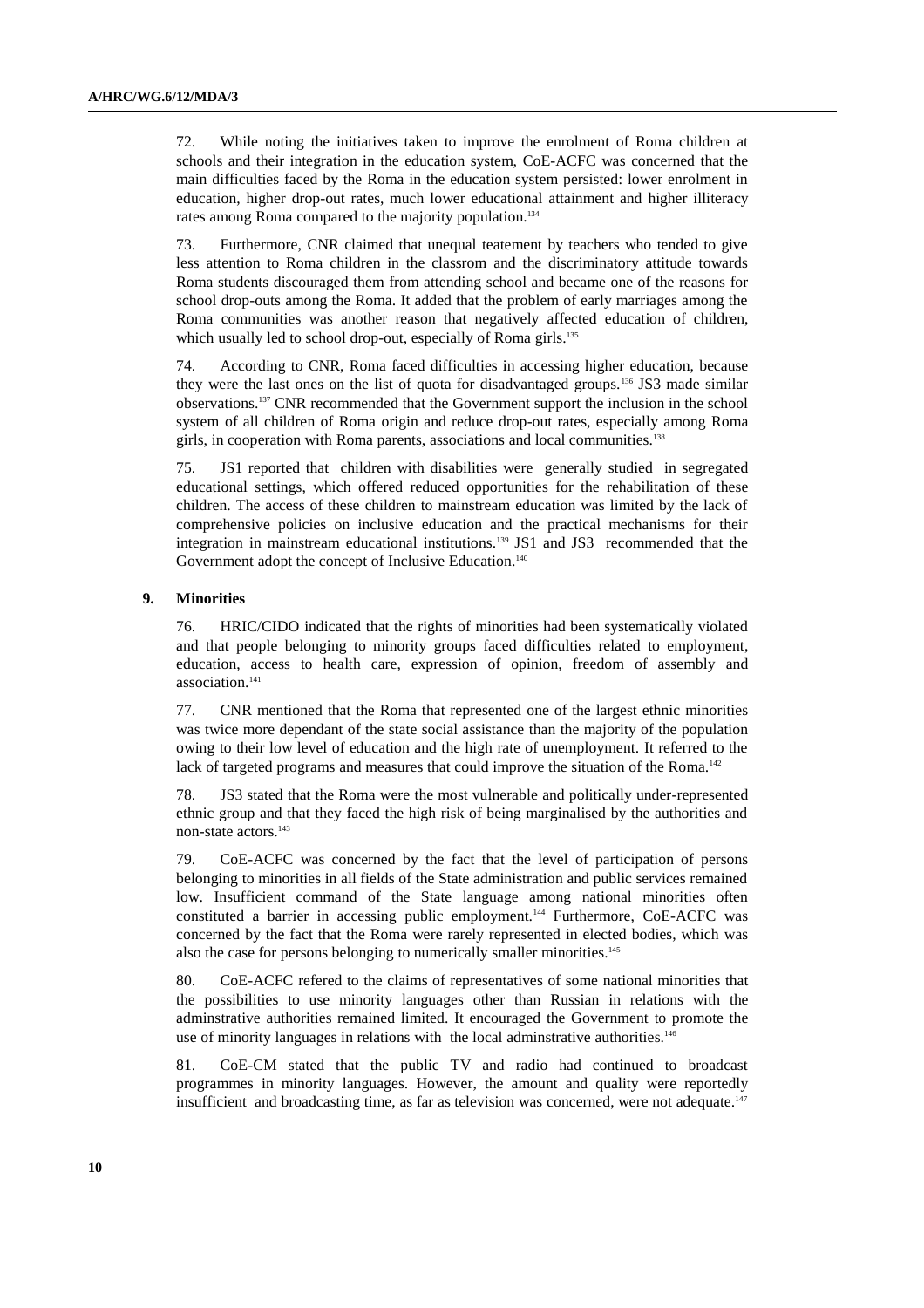82. HRIC/CIDO reported that children, whose native language was other than Russian or State language, were forced to learn in a foreign language, which had an effect both on the quality of education and on the preservation of their ethno-cultural and linguistic identity.148 CoE-CM stated that further developments of the system of teaching of and in minoritiy langagues were hampered by a general lack of means, notably textbooks and adequate teacher training.<sup>149</sup>

83. According to CoE-ACFC, despite the existence of the specific autonomy status granted to Gagauzia, more resolute efforts need to be made to preserve and develop the Gagauz language and cultural heritage.<sup>150</sup>

#### **10. Migrants, refugees and asylum-seekers**

84. HelpAge mentioned the high rate of migration that started in late 1990s and rapidly accelerated to unprecendented levels.151 IOM indicated that many migrants found themselves in precarious situations in countries of destination and at risk of being exposed to human rights violations and explained that the Republic of Moldova was seeking to improve its outreach and assistance capacity towards Moldovans abroad.<sup>152</sup> In this respect, JS1 recommended that the Government seek agreements with relevant host countries to facilitate the reunification of children with their migrant parents and create social reintegration programs for parents returning from abroad.<sup>153</sup>

85. IOM noted the detention of children in the Migrants' Accommodation Center (MAC) and stated that special norms should be established to refrain the detention of minors.<sup>154</sup>

86. IOM stated that the smuggled migrants were criminally charged for illegal crossing of a border as any other illegal migrants because the Republic of Moldova did not amend its legislation to bring it in line with international law.<sup>155</sup>

87. IOM pointed out the need for better research and documentation of the number of stateless persons and factors giving rise to statelessness; racial discrimination and other forms of negative treatment of dark-skinned migrants and of the treatment of irregular migrants in the Republic of Moldova.<sup>156</sup>

## **11. Situation in or in relation to specific regions or territories**

88. CHRM mentioned that the Republic of Moldova did not exercise effective control over Transnistria region, a fact which prevented the promotion and protection of human rights in the region.<sup>157</sup> CoE-ACFC made similar observations.<sup>158</sup>

89. IOM underlined that Transnistria region remained a significant source and transit area for trafficking in persons.159 AI expressed concern about violations of the right to a fair trial in Transnistria region in 2010.160 JS3 reported about the control over the activities of the mass media by administration of the region supported by business circles and the intimidation against journalists in Transnistria region.<sup>161</sup>

# **III. Achievements, best practices, challenges and constraints**

N/A

# **IV. Key national priorities, initiatives and commitments**

N/A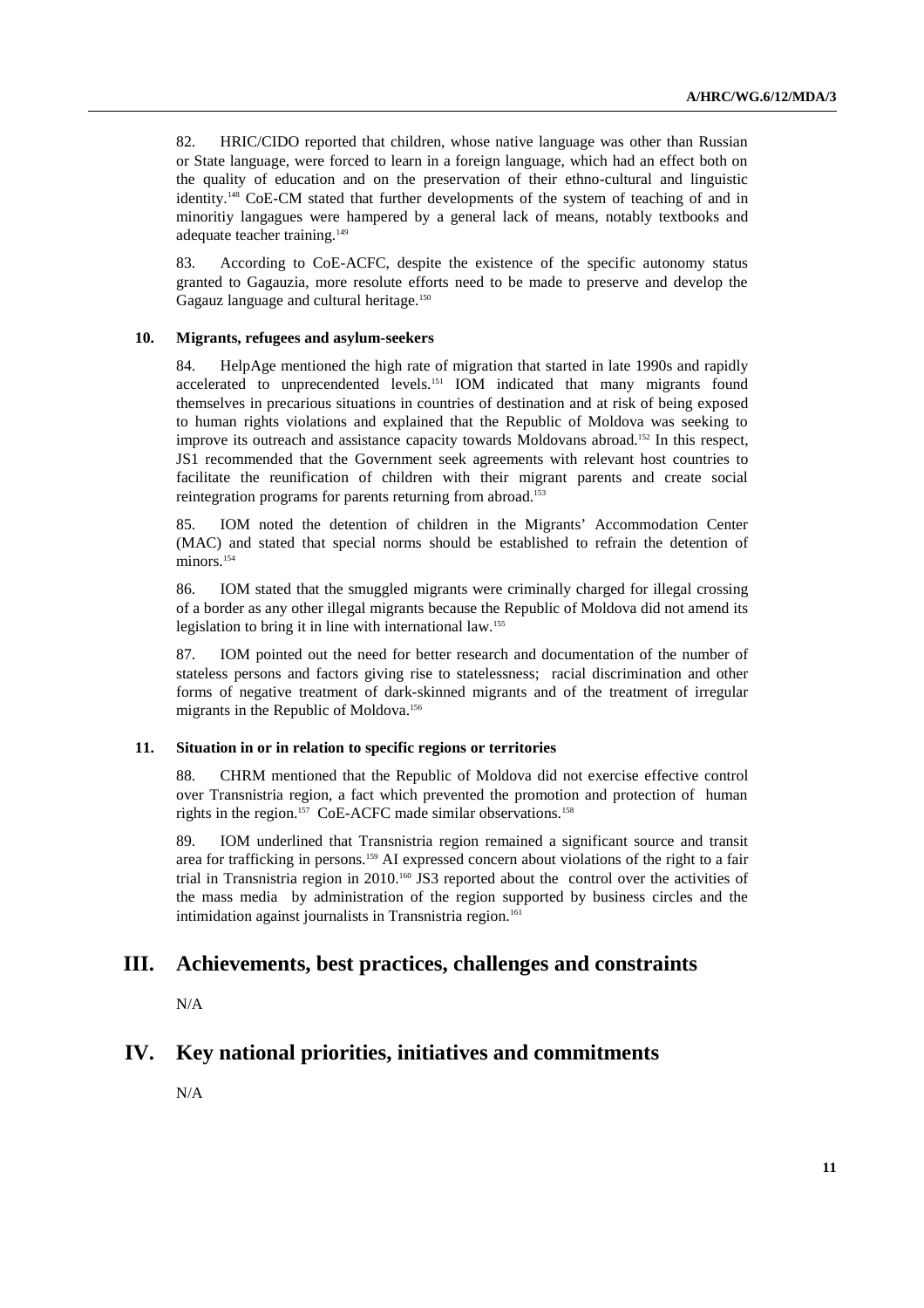# **V. Capacity-building and technical assistance**

N/A

*Notes*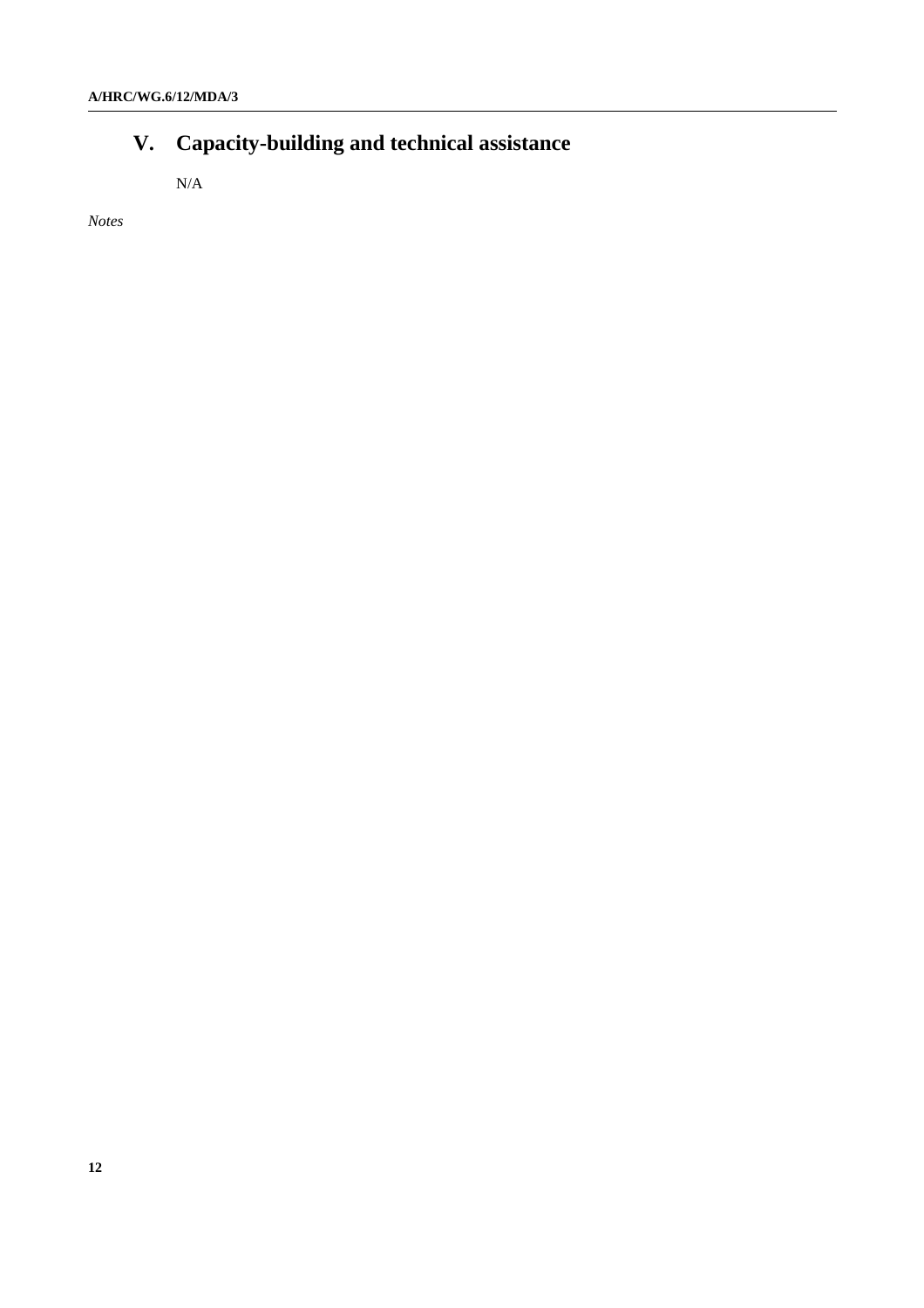<sup>1</sup> The stakeholders listed below have contributed information for this summary; the full texts of all original submissions are available at: www.ohchr.org. (One asterisk denotes a nongovernmental organization in consultative status with the Economic and Social Council. Two asterisks denote a national human rights institution with "B" status.) *Civil society*

| AI                 | Amnesty International, London, United Kingdom*                         |
|--------------------|------------------------------------------------------------------------|
| <b>ASCCS</b>       | Association for the Support of Children with Convulsive Syndrome,      |
|                    | Republic of Moldova                                                    |
| <b>CLAPD</b>       | Center for Legal Assistance for Persons with Disabilities, Republic of |
|                    | Moldova                                                                |
| <b>CNR</b>         | Roma National Centre, Chisinau, Republic of Moldova                    |
| <b>CPTI</b>        | Conscience and Peace Tax International, Leuven, Belgium*               |
| <b>ERT</b>         | Equal Rights Trust, London, United Kingdom                             |
| <b>GENDERDOC-M</b> | Information Centre GENDERDOC-M, Chisinau, Republic of                  |
|                    | Moldova                                                                |
| HelpAge            | HelpAge International, London, United Kingdom*                         |
| <b>HRIC/CIDO</b>   | Human Rights Information Center, Republic of Moldova                   |
| <b>IDOM</b>        | Moldova Institute for Human Rights, Chisinau, Republic of Moldova      |
| JS1                | Joint Submission No 1: Alliance of Active NGOs in Social Protection    |
|                    | of the Child and Family (ASPCF) and Independent Experts: Tatiana       |
|                    | Jalba, Elena Prohnitchi, Veaceslav Luca and Sergiu Rusanovschi,        |
|                    | Chisinau, Republic of Moldova.                                         |
| JS <sub>2</sub>    | Joint Submission No 2: Coalition on Anti-Discrimination: National      |
|                    | Youth Council in Moldova, CNTM; Informational Center                   |
|                    | "GenderDoc-M"; Roma National Center in Moldova, CNR;                   |
|                    | Resource Center for Human Rights, CReDO; Association of Roma           |
|                    | people "Porojan", Association "Young and Free"; Hyde Park civic        |
|                    | initiative group; Center of Partnership for Development, CPD;          |
|                    | Human Rights Institute, IDOM; National Center for Durable              |
|                    | Development, CNDD; HomoDiversus association - observer                 |
|                    | member; "The Stoics" association for youth with functional             |
|                    | disabilities; "Sprijin si Speranta" Association for support of persons |
|                    | with disabilities. The Association for Charity and Social Assistance   |
|                    | "ACASA"; Center for Partnership and Development, CPD and               |
|                    | HelpAge Moldova                                                        |
| JS3                | Human Resource Group: 13 human rights activists                        |
| JS4                | HomoDiversus; Human Rights Information Centre (CIDO) and the           |
|                    | Association of Social and Cultural Development ("Delfin"), Chisinau,   |
|                    | Republic of Moldova                                                    |
| <b>TEAJCW</b>      | The European Association of Jehovah's Christian Witnesses, London,     |
|                    | United Kingdom.                                                        |

*National human rights institution*

| <b>CHRM</b> | Center for Human Rights of Moldova, Chisinau, Republic of |
|-------------|-----------------------------------------------------------|
|             | Moldova <sup>**</sup>                                     |
|             |                                                           |

*Regional /international organizations*

CoE Council of Europe, Brussels, Belgium

- CoE-ACFC: Advisory Committee on the Framework Convention for the Protection National Minorities. Third Opinion on Moldova adopted on 26 June 2009. ACFC/OP/III(2009)003. 11 December 2009;
- CoE-Commissioner: Commissioner for Human Rights. Report by Thomas Hammarberg, Commissioner for Human Rights of the Council of Europe Following his visit to Moldova 25 to 28 April 2009, CommDH(2009)27, 17 July 2009;
- CoE-CPT: European Committee for the Prevention of Torture and Inhuman or Degrading Treatment of Punishment, Report to the Moldovan Government on the Visit to Moldova Carried out by the CPT from 27 to 31 July 2009, CPT/Inf(2009)37, 14 December 2009;
- CoE-CPT: European Committee for the Prevention of Torture and Inhuman or Degrading Treatment of Punishment, Rapport au Gouvernement de la République de Moldavie relatif à la visite effectuée en Moldavie par le Comité européen pour la prevention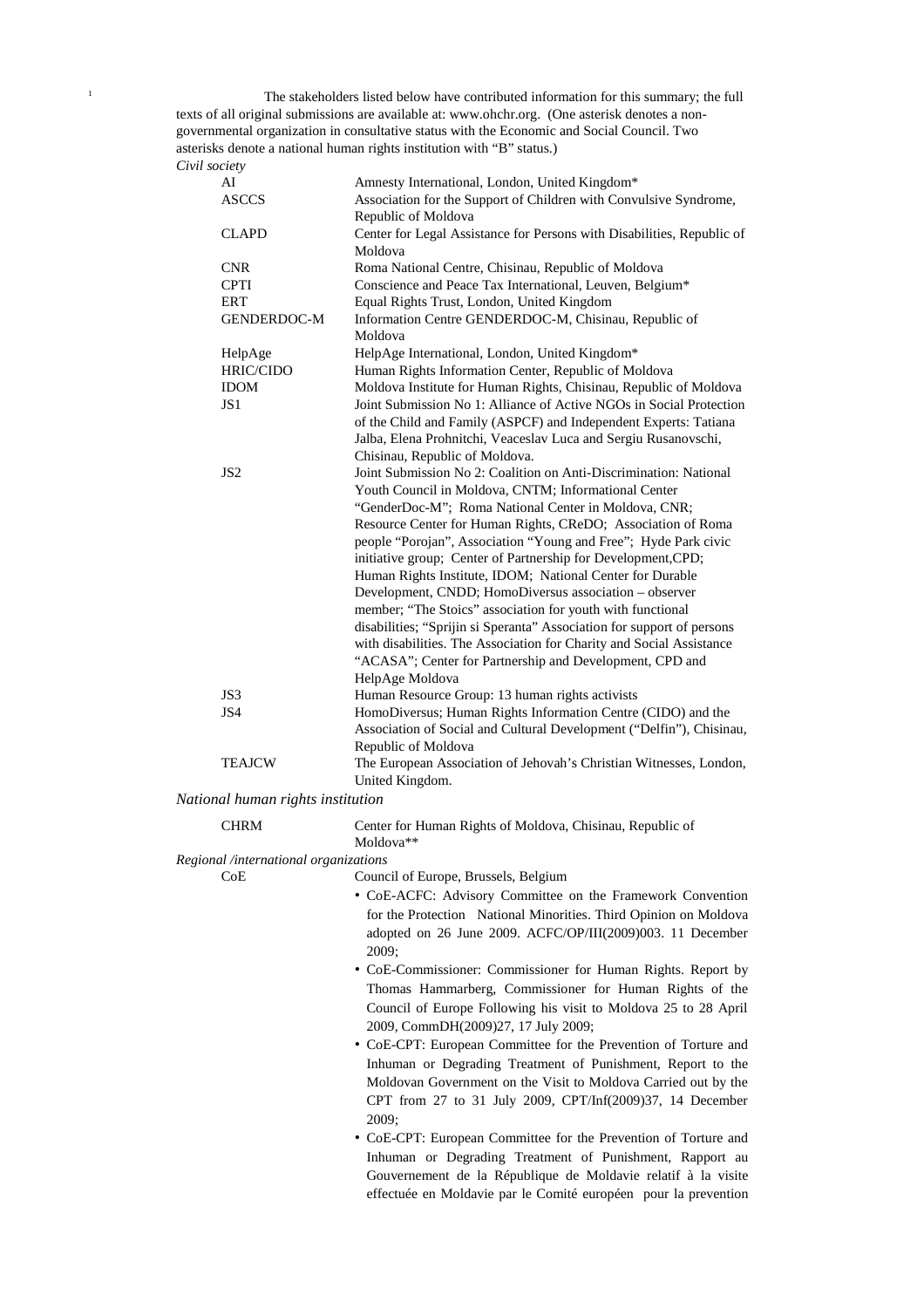de la torture et des peines ou traitements inhumains ou dégradants (CPT) du 14 au 24 septembre 2007, CPT/Inf(2008)39, 4 décembre 2008 ;

- CoE-ECSR: European Committee of Social Rights, Conclusions 2010 (MOLDOVA), December 2010;
- CoE-ECRI: European Commission against Racism and Intolerance, Third Report on Moldova, CRI(2008)23, 29 April 2008;
- CoE-PA: Parliamentary Assembly, The functioning of democratic institutions in Moldova: implementation of Resolution 1666(2009), Doc. 12011, 14 September 2009 and Doc. 12011 Addendum, 1 October 2009;
- CoE-PA: Parliamentary Assembly, Functioning of democratic institutions in Moldova, AS/Mon(2010)22 rev.,20 May 2010; AS/Mon(2010)25 rev., 22 June 2010;
- CoE-PA: Parliamentary Assembly, Observation on the constitutional referendum in Moldova (5 September 2010), Doc 12379, 4 October 2010;
- CoE-PA: Parliamentary Assembly, Observation of the early parliamentary elections in Moldova (28 November 2010), Doc. 12476, 24 January 2011
- CoE-PA: Parliamentary Assembly, Resolution 1692(2009);
- CoE-ESC: European Social Charter, Moldova and the European Social Charter, December 2010.  $I_{\text{M}}$  International Organisation of Migration, Mission to the Republic of  $I_{\text{M}}$

|                | <b>IOM</b>                    | International Organisation of Migration, Mission to the Republic of<br>Moldova.   |
|----------------|-------------------------------|-----------------------------------------------------------------------------------|
| $\overline{c}$ |                               | IOM, para. 2, p. 1.                                                               |
| 3              |                               | CoE-ECRI, para. 9.                                                                |
| $\overline{4}$ |                               | IOM, para. 3, p.1.                                                                |
| 5              |                               | JS1, paras. 7-8, p. 2, see also AI, para. B, p. 1.                                |
| 6              |                               | JS2, para. 11, p. 10 and HRIC/CIDO para. 4.                                       |
| 7              |                               | CRN, p. 5.                                                                        |
| $\,$ 8 $\,$    |                               | HRIC/CIDO, para. 7; ERT, para. 16 (i), CoE-CoM, para. 2, p. 2, CoE-ACFC, para. 46 |
|                | and JS2, para. 11, JS3, p. 3. |                                                                                   |
| 9              |                               | CHRM, p. 1.                                                                       |
| 10             |                               | CoE-ECRI, para. 43, p. 15.                                                        |
| 11             |                               | CHRM, p. 1.                                                                       |
| 12             |                               | AI, para. B, p. 1.                                                                |
| 13             |                               | JS3, p. 6.                                                                        |
| 14             |                               | IOM, para. 5, p. 2.                                                               |
| 15             |                               | CoE-ACFC, para. 29.                                                               |
| 16             |                               | CoE-CoM, para. 1 (b), p. 2.                                                       |
| 17             |                               | CNR, p. 2.                                                                        |
| 18             |                               | JS2, para. 6, p. 5 and CNR, p. 5.                                                 |
| 19             |                               | JS1, para. 1, p. 1.                                                               |
| 20             |                               | IOM, para. 6, p. 2.                                                               |
| 21             |                               | ERT, para. 5, p. 2.                                                               |
| 22             |                               | CHRM, para. 38.                                                                   |
| 23             |                               | JS2, para. 7, p. 6.                                                               |
| 24             |                               | JS2, para. 6, p. 4, see also CNR, p. 1 and CoE-ACFC, para. 49.                    |
| 25             |                               | CoE-CoM, para. 1 (b), p. 2.                                                       |
| 26             |                               | CoE-ACFC, para. 84.                                                               |
| 27             |                               | GENDERDOC-M, para. 4.                                                             |
| 28             |                               | JS2, para. 10, p. 9.                                                              |
| 29             |                               | CoE-ACFC, para. 86, see also CoE-CM, para. 2.                                     |
| 30             |                               | GENDERDOC-M, para. 1, p. 1.                                                       |
| 31             |                               | JS4, paras. 9-11, pp. 1-2.                                                        |
| 32             |                               | CNR, pp. 1–2.                                                                     |
| 33             |                               | CoE-ECRI, para. 77, p. 22.                                                        |
| 34             |                               | CLAPD, p. 1.                                                                      |
| 35             |                               | ASCCS, p. 1.                                                                      |
| 36             |                               | AI, para. C, p. 1.                                                                |
| 37             |                               | JS3, p. 6.                                                                        |
| 38             |                               | AI, p. 2.                                                                         |
| 39             |                               | CoE-Commissioner, para. 39, see also CPT, paras. 12–14.                           |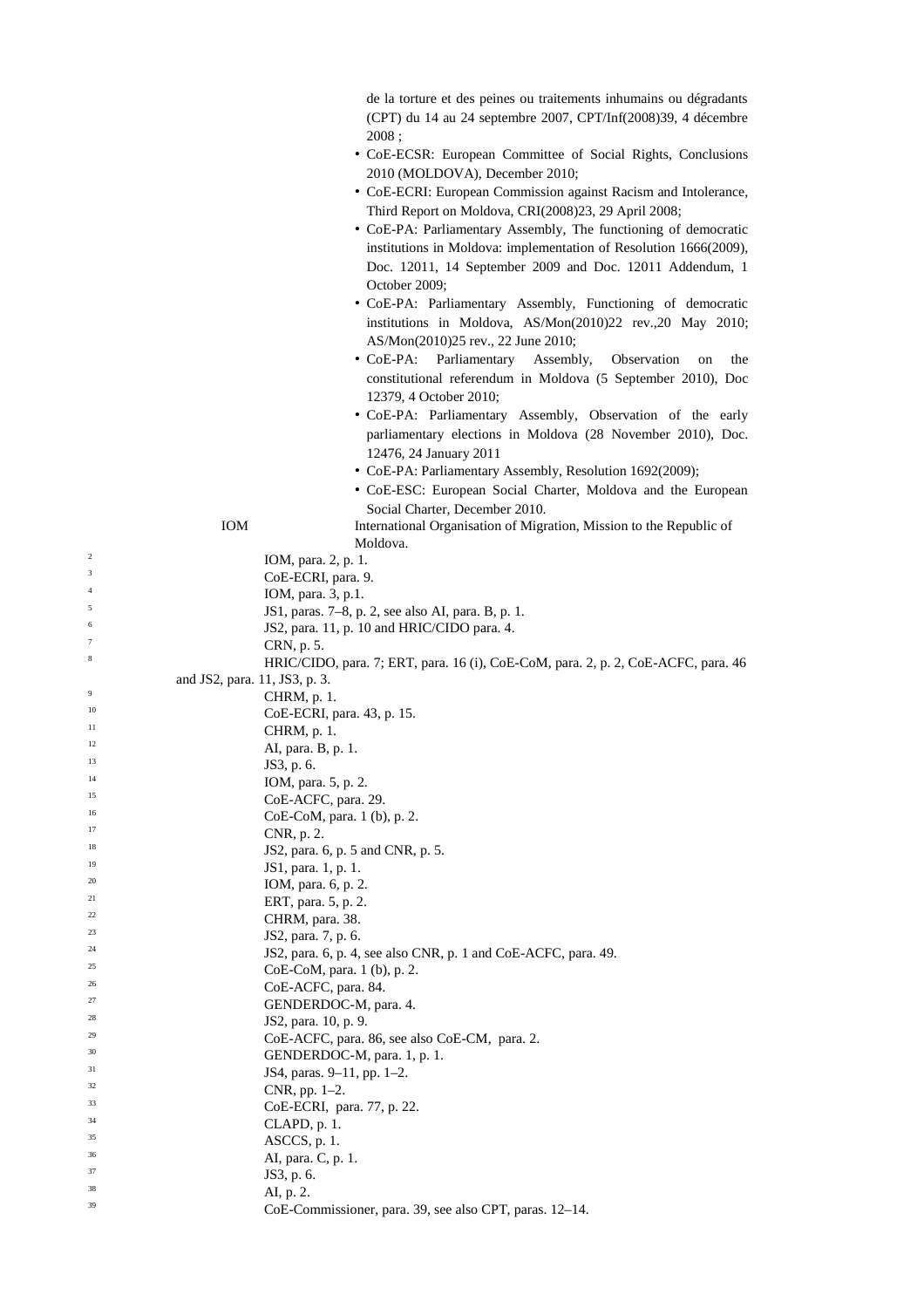| 40  | AI, p. 2.                                                                          |
|-----|------------------------------------------------------------------------------------|
| 41  |                                                                                    |
| 42  | CoE-Commissioner, p. 3. See also CoE-CPT, para. 16.                                |
| 43  | JS3, p. 6.                                                                         |
|     | JS3, pp. 3–4.                                                                      |
| 44  | GENDERDOC-M, paras. 5-6.                                                           |
| 45  | TEAJCW, pp. $1-2$ .                                                                |
| 46  | IDOM, para. IV, pp. 4-5.                                                           |
| 47  | IDOM, para. IV, p. 5.                                                              |
| 48  | $ASCCS$ , pp. 2–3.                                                                 |
| 49  | CHRM, para. 13.                                                                    |
| 50  | ERT, paras. 8, 9, 12 and 16 (V), see also IOM, para. 7 and JS3, p. 5.              |
| 51  | JS3, pp. 4–5.                                                                      |
| 52  |                                                                                    |
| 53  | IOM, para. 7, p. 2, see also ERT, para. 16 (v) and JS3, p. 5.                      |
| 54  | IOM, para. 8, p. 2.                                                                |
|     | IOM, para. 11, p. 3.                                                               |
| 55  | JS3, p. 5.                                                                         |
| 56  | IOM, para. 8, p. 2.                                                                |
| 57  | JS1, para. 27, p. 7.                                                               |
| 58  | JS1, para. 32, p. 8.                                                               |
| 59  | JS1, para. 34, p. 9.                                                               |
| 60  | CNR, p. 3.                                                                         |
| 61  | JS1, paras. 29 and 31, p. 8.                                                       |
| 62  | CHRM, paras. 2–4.                                                                  |
| 63  |                                                                                    |
| 64  | CoE-ECRI, para. 27, p. 11.                                                         |
|     | CHRM, para. 2.                                                                     |
| 65  | JS3, p. 7.                                                                         |
| 66  | AI, para. C, p. 3.                                                                 |
| 67  | AI, para. D, p. 5.                                                                 |
| 68  | CHRM, para. 34.                                                                    |
| 69  | JS1, para. 39, p. 9.                                                               |
| 70  | JS3, p. 9.                                                                         |
| 71  | JS3, p. 6.                                                                         |
| 72  | HRIC, para. 31, p. 5. See also IDOM, para. III, p. 4.                              |
| 73  | AI, p. 3.                                                                          |
| 74  |                                                                                    |
| 75  | AI, para. C, p. 1.                                                                 |
| 76  | AI, para. D, p. 5.                                                                 |
| 77  | JS3, p. 2.                                                                         |
|     | Al, para. C, p. 4.                                                                 |
| 78  | IDOM, para. I, p. 2, JS2, para. 4, p. 2, JS3, p. 1.                                |
| 79  | IDOM, para. II, p. 3.                                                              |
| 80  | IDOM, para. I, p. 2, JS2, 4, p. 2 and JS3, p. 1                                    |
| 81  | IDOM, para. I, p. 2, and JS2, para. 4, p. 2, see also JS3, p. 1.                   |
| 82  | JS1, para. 2, p. 1.                                                                |
| 83  | GENDERDOC-M, para. 8, p. 5.                                                        |
| 84  | CHRM, para. 11 and JS2, para. 5, p. 3.                                             |
| 85  | CoE-ACFC, para. 50.                                                                |
| 86  | JS4, paras. 15-16, p. 2 and HRIC/CIDO paras. 17-18.                                |
| 87  |                                                                                    |
| 88  | HRIC/CIDO, para. 24, p. 4.                                                         |
|     | CHRM, para. 9.                                                                     |
| 89  | CoE-CM, para. 1 (b) and CoE-ACFC, para. 24.                                        |
| 90  | TEAJCW, p. 1.                                                                      |
| 91  | CoE-CM, para. 2, see also CoE-ECRI, para. 74, p. 21.                               |
| 92  | CPTI, paras. 4–5.                                                                  |
| 93  | CoE-ACFC, para. 83.                                                                |
| 94  | CoE-Commissioner, para. 31.                                                        |
| 95  | JS3, p. 8.                                                                         |
| 96  | GENDERDOC-M, para. 3, p. 2.                                                        |
| 97  | JS2, para. 5, p. 3, JS3, p. 2 and HRIC/CIDO, para. 27, p. 4.                       |
| 98  |                                                                                    |
| 99  | AI, para. D, p. 5.                                                                 |
|     | HRIC/CIDO, paras. 29–30, p. 4, see also JS2, para. 5, p. 4 and CoE-ECRI, para. 69. |
| 100 | CoE-ACFC, paras. 96-97.                                                            |
| 101 | HRIC/CIDO, para. 14, p. 3 and JS2, para. 7, p. 5.                                  |
| 102 | JS2, para. 7, p. 6, see also HRIC/CIDO, para. 14, p. 3.                            |
| 103 | HRIC/CIDO, para. 11, p. 2.                                                         |
| 104 | JS2, para. 7, p. 6.                                                                |
| 105 | JS2, para. 4, p. 2. See also IDOM, p. 3 and JS3, p. 2.                             |
|     |                                                                                    |